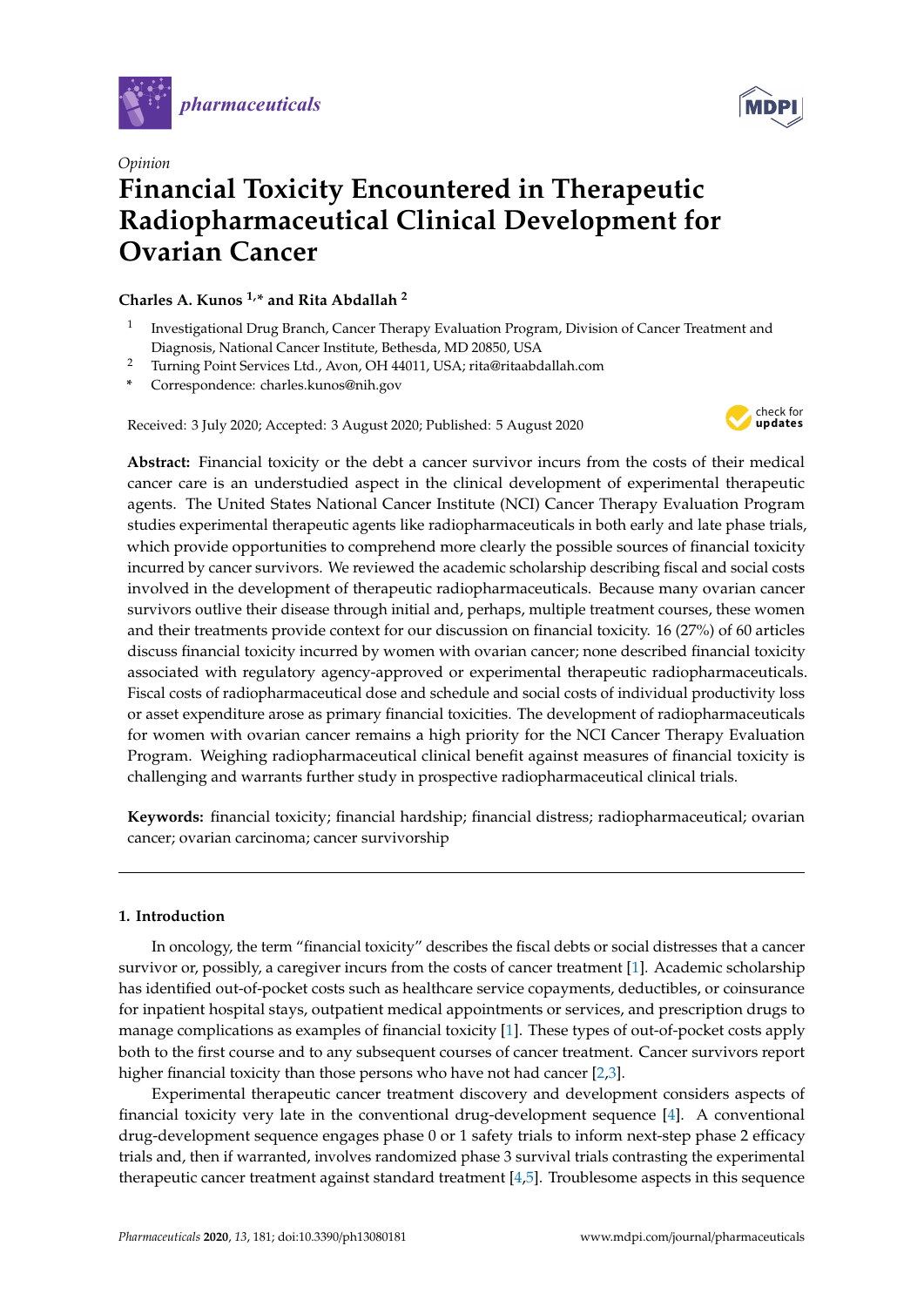are (i) high costs in patient, medical provider, pharmaceutical collaborator (manufacturer), or sponsor resources; (ii) complexity of trial research objectives; and (iii) an accepted confidence in the notion that observed reversible toxicity from an experimental therapeutic cancer treatment equals its clinical benefit [\[4–](#page-7-3)[6\]](#page-7-5). A shift away from nonspecific chemotherapeutic or hormonal agents in oncology to more molecularly targeted and, thus, more expensive agents encourages a reevaluation of the financial toxicity of the conventional drug-development sequence.

In this reevaluation, there emerge opportunities to detect and to understand more clearly the high costs in patient, medical provider, pharmaceutical collaborator (manufacturer), or sponsor resources. A single example serves to illustrate these opportunities. The United States National Cancer Institute (NCI) and its pharmaceutical collaborators have begun a radiopharmaceutical drug-development sequence for women with advanced-stage ovarian cancers who have exhausted available therapeutic treatment options (NCT03507452). The primary objective of this first-in-human phase 1 trial is the safety of the mesothelin targeting thorium-227  $(^{227}Th)$  conjugate, in which the highest dose of the conjugate associated with tolerable organ sequelae (or its maximum tolerated dose) is the endpoint. Therapeutic radiopharmaceuticals like this need to be highly specific and have favorable metabolic and clearance factors to permit optimal tumor to normal organ irradiation [\[5\]](#page-7-4). The therapeutic radiopharmaceutical in this trial involves the <sup>227</sup>Th radionuclide, its chelator octadentate 3,2-hydroxypyridinone (3,2-HOPO), and its ligand conjugate, the fully human anti-mesothelin monoclonal antibody anetumab ravtansine [\[7\]](#page-7-6). Decisions about the safety of the radiopharmaceutical are made on the basis of organ complications encountered from each component not just the whole radiopharmaceutical only. The mesothelin targeting thorium-227 conjugate is attractive for the conventional drug-development sequence because its circulating half-life of the antibody in blood and the <sup>227</sup>Th radioactivity half-life are both about 19 days [\[7\]](#page-7-6), fitting the commonplace repeatable 28-day treatment course. It is also desirable that  $227$ Th radioactive decay emits five energy-rich alpha particles and two beta particles [\[7\]](#page-7-6), which are cytotoxic to cancer cells residing anywhere in the body. Owing to limited resources in the conventional drug-development sequence, safety and efficacy data are used to make early phase development decisions but might not reliably predict late phase financial toxicity for cancer survivors. As NCI leads the drug-development sequence for radiopharmaceutical-agent combinations in the United States, it becomes increasingly essential to gather and to audit data on financial toxicity pertaining to the treatment and the medical care of patients in whom these anticancer agents are administered.

Here, we review the academic scholarship on anticipated direct and indirect fiscal costs as well as social costs related to experimental therapeutic radiopharmaceutical clinical development. Because three (62%) in every five women with ovarian cancer outlive their disease through initial and, perhaps, multiple treatment courses and thus might receive radiopharmaceuticals for relapsed disease, these women and their treatments provide context for our discussion on financial toxicity.

## **2. Results**

In 2020, ovarian cancers are the tenth most common, 21,750 (1%), any-type cancer in American women [\[8\]](#page-7-7). However, ovarian cancers are the fifth most deadly, 13,940 (2%), in American women [\[8\]](#page-7-7). This discrepancy occurs because about four (79%) out of every five women with ovarian cancer at initial diagnosis have disease spreading in the abdominal cavity or elsewhere in the body. Abdominal cytoreductive surgery followed by platinum-and-taxane-based chemotherapy are a typical first course of treatment for most women with newly diagnosed disease [\[9](#page-7-8)[,10\]](#page-7-9). When disease spreads only locally in the abdomen, up to 92 percent of such treated women survive five years [\[8\]](#page-7-7). When distant disease is evident, only 29 percent survive five years [\[8\]](#page-7-7). In 2020, there are an estimated 243,389 women living with ovarian cancer in the United States [\[8\]](#page-7-7). After an initial course of treatment, those women not achieving a disease-free status eventually die of disease despite subsequent courses of treatment, even when radiopharmaceuticals are tried [\[9\]](#page-7-8). Upon review of the academic scholarship on the topic of financial toxicity, 16 (27%) of 60 articles discuss financial toxicity incurred by women with ovarian cancer; none described financial toxicity associated with radiopharmaceuticals.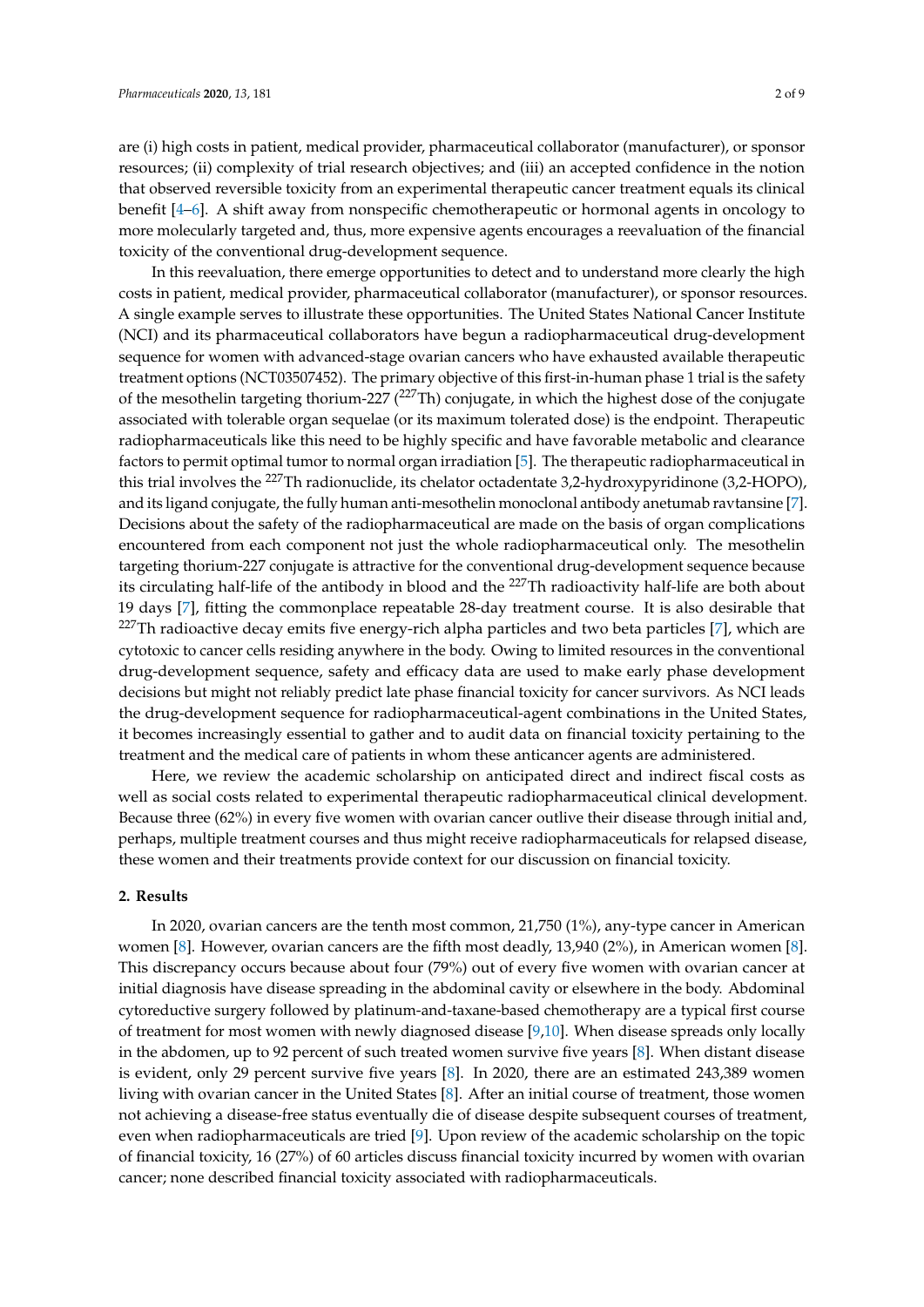Table [1](#page-3-0) lists the cost estimates for first and subsequent courses of ovarian cancer treatment. The list includes the regulatory agency-approved  $^{32}P$  chromic phosphate and the investigational experimental therapeutic mesothelin targeting thorium-227 conjugate. The table contrasts the cost estimates for these two radiopharmaceuticals against other anticancer agents, such as the poly (ADP-ribose) polymerase (PARP) inhibitors used in first-line maintenance or second-line treatments [\[11–](#page-7-10)[14\]](#page-8-0). It is important to remind the reader that radiopharmaceuticals once had shown beneficial effect in this disease [\[15](#page-8-1)[–18\]](#page-8-2) and that, now that they can target disseminated disease more selectively, they are at the forefront of cancer treatment discovery [\[9\]](#page-7-8). Four randomized trials for the treatment of women with ovarian cancer evaluated the clinical benefit of intrabdominal infusion of the β-particle emitter  $32P$  chromic phosphate [\[15–](#page-8-1)[18\]](#page-8-2). It was well-tolerated and deemed beneficial over cytotoxic chemotherapies of the time [\[15](#page-8-1)[–18\]](#page-8-2). However, the conventional drug-development sequence did not proceed due to (i) unwieldy  $32P$  logistics, (ii) presumed inadequate agent distribution in the abdomen, and (iii) a clinical desire to study novel chemotherapy by investigators of the time. As discovered in Table [1,](#page-3-0) the direct drug cost of one cycle <sup>32</sup>P chromic phosphate (\$4967) for the treatment of ovarian cancer is much less than six cycles of cisplatin-paclitaxel (\$22,554). A randomized trial of  $^{32}P$  chromic phosphate versus cisplatin-paclitaxel testing safety, efficacy, and cost-effectiveness is unlikely, and so, the comparison has much less meaning in our present discussion. Whether the long-term drug-development sequence for the mesothelin targeting thorium-227 conjugate would test its safety, efficacy, and cost-effectiveness versus cisplatin-paclitaxel treatment is yet to be determined.

Table [1](#page-3-0) includes a direct cost estimate for radiopharmaceutical dosimetry (\$14,175). Dosimetry is the study and measurement of absorbed radiation dose by the body. Many factors contribute to the variability of dosimetry among individuals and, thereby, encourage its formal study in early phase development of radiopharmaceuticals as it sharpens the thinking of investigators when labeling responders and nonresponders. Dosimetry is often billed once for radiopharmaceuticals, and the one-time reimbursement (\$14,175) adds to the total estimated cost of the radiopharmaceutical. Here, radiopharmaceutical dosimetry exceeds expenses related to the infusion of chemotherapeutics (range, \$478–1370). Cost estimates for managing hematologic or non-hematologic toxicities related to radiopharmaceutical administration have not been determined adequately to include in this article. However, as targeted radiopharmaceuticals tend to be quite selective in biodistribution, the costs for managing hematologic or non-hematologic toxicities is anticipated to be low. Cost estimates for managing hematologic or non-hematologic toxicities related to chemotherapy (\$7418) or PARP inhibitor (\$7273) treatment of women with ovarian cancer have been reported [\[19–](#page-8-3)[21\]](#page-8-4). A conservative direct cost for a single cycle of chemotherapy (\$12,107) is less than a single cycle of a PARP inhibitor (\$23,451) or single cycle of a modern radiopharmaceutical (\$27,547). It is too premature to calculate cost-effectiveness for radiopharmaceuticals developed for women with ovarian cancer, as trials are only in the safety portion of the conventional drug-development sequence.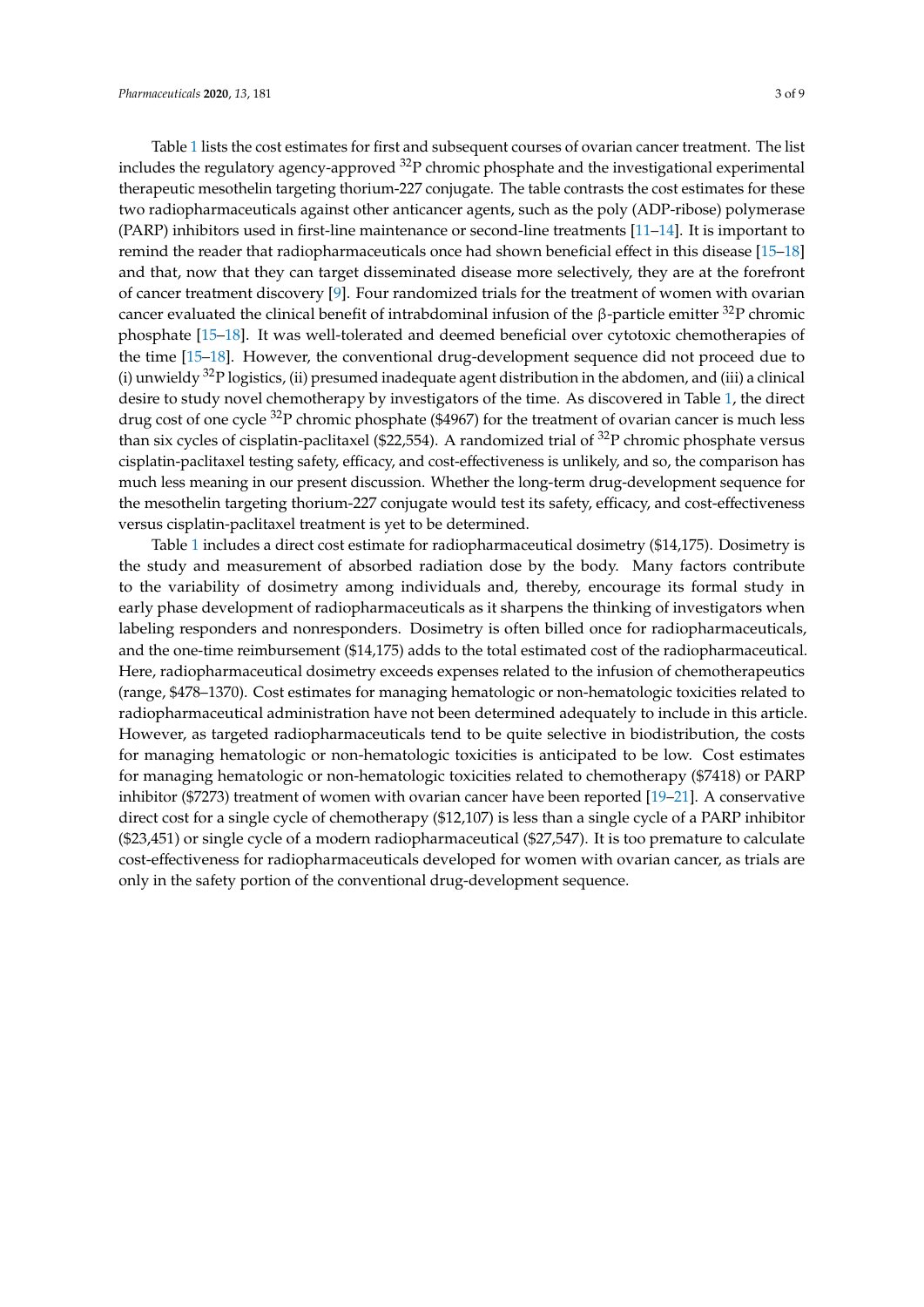| Agent                                 | Drug                            | Dose                                                                           | Drug     | Infusion               | <b>Total</b> |
|---------------------------------------|---------------------------------|--------------------------------------------------------------------------------|----------|------------------------|--------------|
| Platinum-based                        | Carboplatin                     | $300 \text{ mg m}^{-2}$ BSA IV QM                                              | \$1702   | \$449                  | \$2151       |
| therapies                             | Cisplatin                       | $75 \text{ mg m}^{-2}$ BSA IV QM                                               | \$1145   | \$481                  | \$1626       |
|                                       | Paclitaxel                      | 175 mg m <sup><math>-2</math></sup> BSA for 3 h QM                             | \$2614   | \$449                  | \$3063       |
| Non-platinum                          | PL Doxorubicin                  | $50 \text{ mg m}^{-2}$ BSA IV for 1 h QM                                       | \$4287   | \$478                  | \$4765       |
| based therapies                       | Abraxane                        | 100 mg m <sup>-2</sup> BSA IV d1,8,15 QM                                       | \$5079   | \$478                  | \$5557       |
|                                       | Pemetrexed                      | 900 mg m <sup>-2</sup> BSA IV for 10 m Q3W                                     | \$9560   | \$770                  | \$10,330     |
|                                       | Topotecan                       | 1.5 mg m <sup><math>-2</math></sup> BSA IV QD for 5 d Q3W                      | \$283    | \$1452                 | \$1735       |
| Anti-angiogenesis-<br>based therapies | Bevacizumab +<br>Paclitaxel     | 10 mg $kg^{-1}$ IV Q2W plus<br>80 mg m <sup>-2</sup> BSA IV d1,8,15,22 QM      | \$9608   | \$1171                 | \$10,779     |
|                                       | Bevacizumab +<br>PL Doxorubicin | 10 mg $kg^{-1}$ IV Q2W plus<br>$40 \text{ mg m}^{-2}$ BSA IV for 1 h QM        | \$12,936 | \$791                  | \$13,774     |
|                                       | Bevacizumab +<br>Topotecan      | $10 \text{ mg kg}^{-1}$ IV Q2W plus<br>$4 \text{ mg m}^{-2}$ BSA IV d1,8,15 QM | \$9958   | \$1171                 | \$11,129     |
| PARPi                                 | Niraparib                       | 300 mg PO QD                                                                   | \$17,700 | \$0                    | \$17,700     |
|                                       | Olaparib                        | 400 mg PO BID                                                                  | \$16,178 | \$0                    | \$16,178     |
|                                       | Rucaparib                       | 600 mg PO BID                                                                  | \$16,488 | \$0                    | \$16,488     |
| Antibody-drug<br>conjugate            | Anetumab<br>ravtansine          | 2.2 mg $kg^{-1}$ IV for 1 h QW                                                 | \$3176   | \$864                  | \$4040       |
| Radiopharmaceutical                   | $32P$ phosphate                 | 15 mCi IP QM single dose                                                       | \$4967   | $$14,175$ <sup>2</sup> | \$19,142     |
|                                       | <sup>227</sup> Th conjugate     | 7 MBq IV Q6W single dose                                                       | \$13,372 | $$14,175$ <sup>2</sup> | \$27,547     |

<span id="page-3-0"></span>**Table 1.** Estimated costs for select drugs or radiopharmaceuticals used to treat ovarian carcinoma, per cycle <sup>1</sup>.

 $<sup>1</sup>$  In United States Dollars (\$).  $<sup>2</sup>$  Estimate includes a one-time, first-cycle individualized dosimetry charge [\[22\]](#page-8-5).</sup></sup> Abbreviations: BID: twice daily; BSA: body surface area; d: days; h: hours; IP: intraperitoneal; IV: intravenous; m: minutes; PARPi: poly (ADP-ribose) polymerase inhibitors; PL: pegylated liposomal; PO: oral; Q2W: every 2 weeks; Q3W: every 3 weeks; Q6W: every 6 weeks; QD: daily; QM: monthly; QW: weekly.

#### *2.1. Financial Toxicity of Radiopharmaceutical Dosage*

A major limitation of radiopharmaceutical dosage is its inability to reach therapeutic levels at cancer sites because of nonspecific uptake by healthy organs or by plasma. Antibody-radiopharmaceutical conjugates, like the mesothelin targeting thorium-227 conjugate, combine highly targeted antibodies against cancer cell surface antigens with highly potent radionuclides joined by a chemical linker. The antibody itself is a very large, complex, and expensive to manufacture biomolecule when compared to small-molecule targeted drugs. High nonspecific uptake of an antibody-radiopharmaceutical conjugate might necessitate either a greater administered dosage each cycle or a co-administered ligand-blocking agonist, both raising the direct cost of each treatment cycle. The margin of safety in determining radiopharmaceutical dosage when nonspecific uptake is encountered can be achieved by either raising the individual antibody amount given or by giving less frequent dosages. The first-in-human mesothelin targeting thorium-227 conjugate phase 1 trial employs both strategies, allowing comment on the financial toxicity of both approaches.

Mesothelin anchors into normal mesothelial cell surfaces lining the abdominal peritoneum, lung pleura, eye cornea/limbus, and heart pericardium [\[23\]](#page-8-6). Many (76%) women with ovarian cancer have the targetable 69 kDa cell-bound mesothelin [\[23\]](#page-8-6). However, it turns out that many of these same women (75%) also shed a 42–44 kDa soluble mesothelin into the blood [\[23\]](#page-8-6), which the mesothelin-targeting antibody can recognize and can bind. In one translational clinical study in women with ovarian cancer, a median blood serum level of mesothelin was 17 ng mL<sup>-1</sup> (range: 0–52 ng mL<sup>-1</sup>) [\[23\]](#page-8-6). This was much higher than the healthy volunteer median blood serum level of 0 ng mL<sup>-1</sup> mesothelin (range: 0–9 ng mL−<sup>1</sup> ) [\[23\]](#page-8-6). Because the mesothelin targeting thorium-227 conjugate might bind to circulating mesothelin, the first-in-human phase 1 trial investigates a <sup>227</sup>Th dosage of 1.5 MBq every six weeks with either a total antibody dose of 10 mg/1.5 MBq or 30 mg/1.5 MBq dose level (NCT03507452). There is an obvious a priori increase in direct drug cost of the radiopharmaceutical dosage due to an increased cost associated with antibody manufacture if the 30 mg/1.5 MBq dose level is recommended for further testing in the conventional drug-development sequence.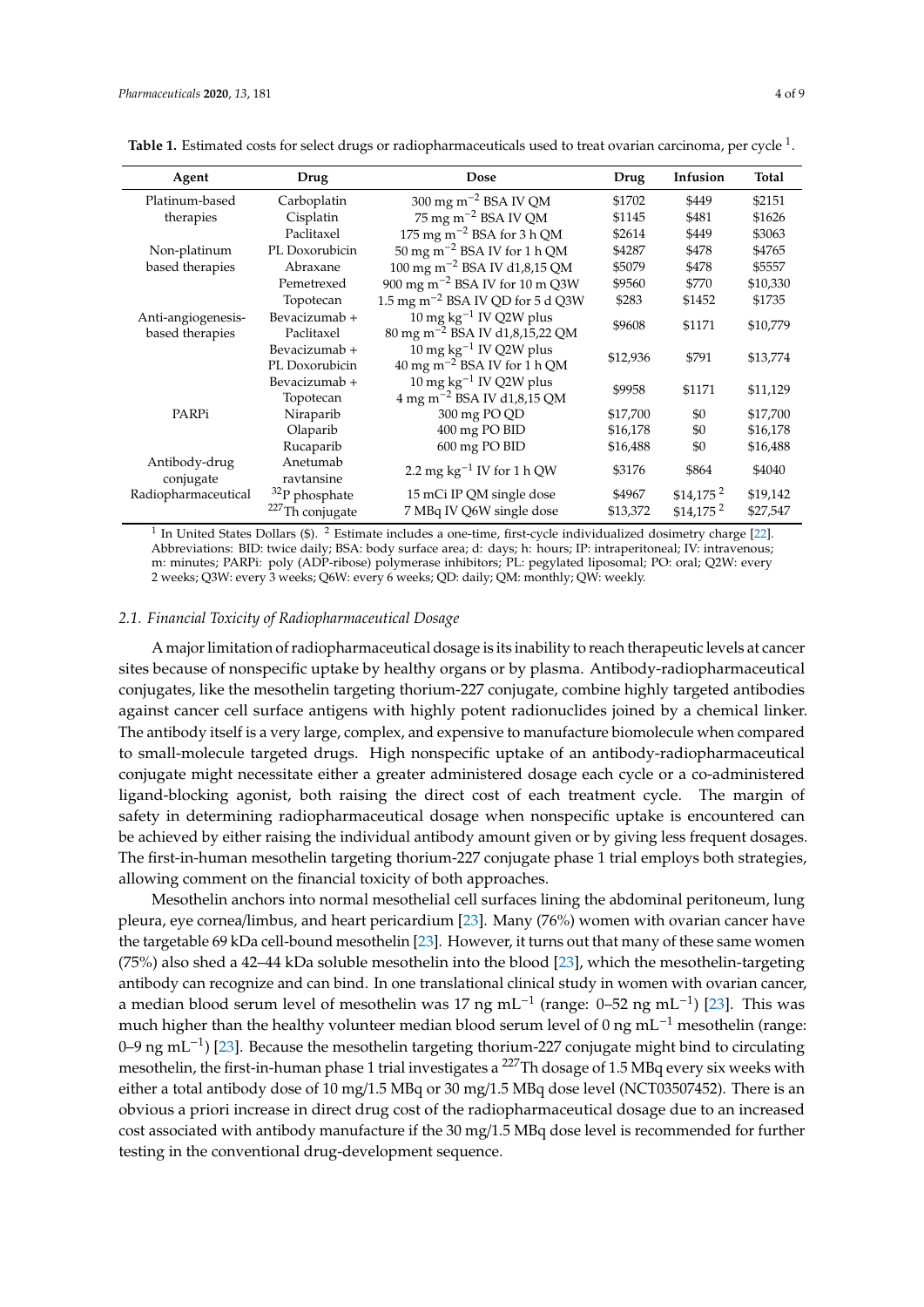Circulating radiopharmaceutical radioactivity will generally be safe, might have modulatory effects on blood components like white blood cells, will present unique challenges for analytical biomarker studies, and might increase the hazard for normal organ toxicity [\[9\]](#page-7-8). Therefore, the costs of pharmacovigilance and medical monitoring, especially for managing hematologic complications, might be higher for radiopharmaceuticals that bind to shed cross-reacting antigens. Treatment-induced antidrug antibodies, as high as 46 percent for the anetumab ravtansine antibody [\[24\]](#page-8-7), might introduce another drug delivery barrier that increases dosage and, thus, cost for each treatment cycle. Extrapolations made here require further study in prospective trials.

#### *2.2. Financial Toxicity of Radiopharmaceutical Schedule*

The schedule of radiopharmaceutical treatment depends upon cancer disease type, its spread in the body, the types of radioactive decay and anticipated sequelae of radiopharmaceuticals given, and the time necessary to recover from suffered complications of treatment. Radiopharmaceutical treatment schedules, given in cycles, are determined in trials testing clinical safety and efficacy [\[9\]](#page-7-8). These schedules take advantage of a cancer cell's vulnerability to radiotherapy-induced DNA damage while simultaneously permitting normal cells in the body time to recover from that same damage [\[9\]](#page-7-8).

There are two aspects of a radiopharmaceutical treatment schedule that impact financial toxicity: cycle duration and cycle number. Cycle duration relates to radioactive decay of the radionuclide, such as the 19-day decay of <sup>227</sup>Th in its antibody-radiopharmaceutical conjugates. Cycle number depends upon the therapeutic response of visible cancer tumors and any accumulation of radiation-related toxicity. Cycle number for radiopharmaceuticals ranges from four to six cycles in order to optimize irradiation of macroscopic and microscopic disease while balancing normal organ tolerance. On the active ovarian cancer therapeutic radiopharmaceutical trial (NCT03507452), the mesothelin-targeting thorium-227 conjugate is given every six weeks for a maximum of three cycles. As an alpha-particle emitting radionuclide, <sup>227</sup>Th is a highly potent cytotoxic payload that might possibly associate with fatigue, low red or white blood cell or platelet count, gastrointestinal upset, or even eye irritation [\[23\]](#page-8-6). A cycle duration of every six weeks, longer than the typical every 28-day cycle, might lessen direct costs of pharmacovigilance and medical monitoring. At this time, it is premature to estimate the costs for managing hematologic or nonhematologic complications. Using Table [1,](#page-3-0) the three-cycle estimate for mesothelin targeting thorium-227 conjugate direct drug (\$40,116) and dosimetry (\$14,175) costs totals \$54,291 (in 2020 U.S. dollars), which could ultimately be less than the median six cycles (\$106,200) of PARP inhibitor treatment (i.e., as used in one trial for women with recurrent ovarian cancer [\[13\]](#page-7-11)). Alternate cycle duration or cycle number for other radionuclides, given alone or conjugated, would have higher or lower direct costs. The NCI now has trial infrastructure capacity to study alternative chemotherapy and radiopharmaceutical approaches for women with ovarian cancer [\[9\]](#page-7-8). For instance, an early phase 0 or 1 trial that might assess safety and efficacy of a limited number of PARP inhibitor cycles (like 2 or 4) for maximum tumor response, followed by a treatment decision window to assess changes in pretrial and posttherapy shed mesothelin as an early pre-imaging indicator of treatment response, and then followed by "switch maintenance" for a limited number (like 2 or 3) of radiopharmaceutical treatments might be studied in the near-term. Interpreting trials designed in this way are challenging, and investment in the conduct of such trials is warranted.

#### *2.3. Radiopharmaceutical Economic and Social Costs*

Financial toxicity associated with cancer treatment and care has been measured in material and in psychological domains [\[2](#page-7-1)[,3\]](#page-7-2). Table [1](#page-3-0) provides the direct economic costs incurred by ovarian cancer patients for treatment of recurrent disease. Treatment and care are most often paid by third-party insurers, but there are other healthcare service copayments, deductibles, and coinsurance costs that patients and caregivers are billed for inpatient hospital stays, outpatient medical appointments or services, and prescription drugs used to manage complications. These latter indirect fiscal debts, as reported by cancer survivors, take the material form of personal debt against bank credit or home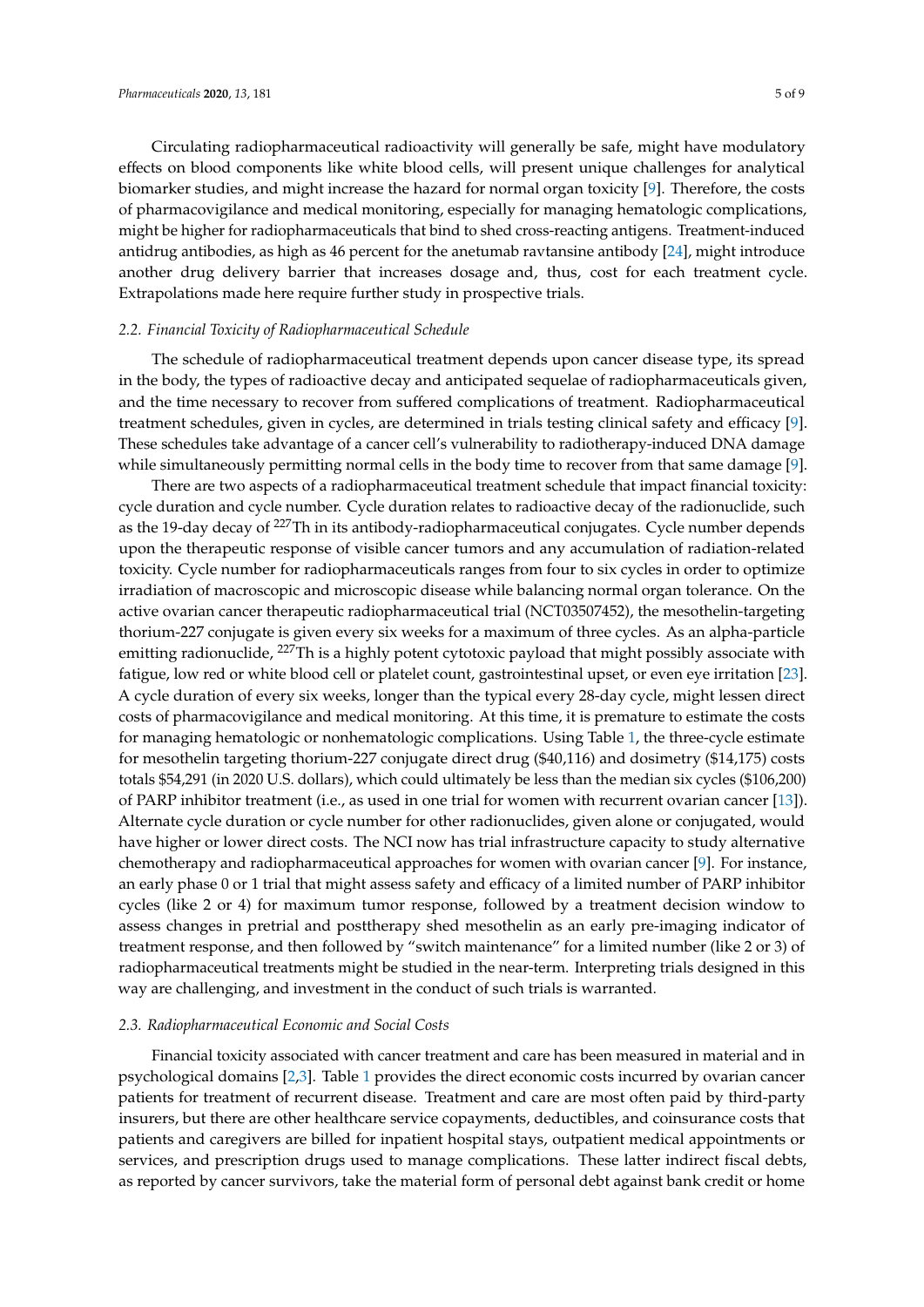equity lines of credit, borrowed money from family or from banks, asset liquidation such as the selling or refinancing a home or moving to a smaller residence, or bankruptcy and the financial protections that it provides. In one survey study of 963 respondents, two percent filed for bankruptcy and 16 percent reported some for financial toxicity in the material domain [\[2\]](#page-7-1).

Social financial toxicity manifests in the psychological domain as excessive worry about large out-of-pocket medical bills. In one survey of 4753 cancer survivors, 25 percent cited issues about paying their out-of-pocket medical bills while 33 percent of respondents reported worry about medical bills [\[3\]](#page-7-2). Social financial toxicity was more common among the uninsured (50%) than among those with public (36%) or private (33%) insurance coverage [\[3\]](#page-7-2). The number of cancer survivors continues to grow, and many of those survivors admit struggle to pay for their cancer and medical care. The NCI is in a strong position to study sustainable approaches for patients and medical providers to reduce out-of-pocket treatment and medical care costs as a component of cancer care.

#### *2.4. Radiopharmaceutical Indirect Costs*

The term "indirect costs" in oncology describes the costs incurred from the cessation or reduction of work productivity from consequential morbidity or mortality associated with a given cancer disease. Examples of indirect costs consist of work loss, worker replacement, and reduced productivity from cancer itself or its medical monitoring such as attending outpatient medical appointments or services. This applies equally to the cancer patient and their medical caregivers. In one survey, cancer survivors identified higher annual out-of-pocket expenditures than did patients without a cancer history [\[3\]](#page-7-2). Out-of-pocket spending was highest among survivors who were not working (4%) followed by those who were working part-time (3%) and those who were working full-time (1%) [\[3\]](#page-7-2). Medical monitoring and pharmacovigilance associated with patient-provider inpatient hospital stays, outpatient medical appointments or services, and prescription drugs managing treatment complications adds time away from work and lowers individual productivity. Survivors employed at or after diagnosis and who then took extended paid or unpaid leave or switched to part time due to cancer were most likely to report multiple material domains of financial toxicity (34%) as compared with those who were employed but did not take extended leave or switch to part time (27% [\[2\]](#page-7-1)). Indirect costs associated with caregivers was not captured well in our review, and therefore, no comment can be made. Further research is needed on incurred costs to caregivers of cancer survivors during and after treatment.

## **3. Discussion**

Our analysis is the first to our knowledge to discuss the financial toxicity, fiscal or social, associated with therapeutic radiopharmaceuticals over the last 30 years of the conventional drug-development sequence. Our findings show that radiopharmaceutical dosage and schedule, medical monitoring and pharmacovigilance, as well as patient and caregiver productivity loss or asset expenditure contribute to financial toxicity encountered in the conventional drug-development sequence. Our opinion is that patient, medical providers, pharmaceutical collaborators (manufacturers), and sponsors alike should invest in targeted radiopharmaceutical development. The NCI and its Cancer Therapy Evaluation Program (CTEP), now and in the foreseeable future, have cost-effective and efficient pathways for a radiopharmaceutical drug-development sequence and should invest in research to expand the knowledge of financial toxicity for radiopharmaceuticals.

Higher financial toxicity in oncology may be explained by multiple factors. First, the recovery of clinical development costs drives manufacturers to set relatively high prices for drugs or radiopharmaceuticals used for a short period of time like two or three cycles (Table [1\)](#page-3-0). This likely explains why the two radiopharmaceuticals used in the care of women with ovarian cancer in whom all other treatments are exhausted are priced as they are. In this clinical scenario, the duration of radiopharmaceutical treatment, where these agents are commonly used for weeks or months, is usually shorter than in other courses of treatment with chemotherapy or small-molecule drugs, which may be used for months or years. Second, available regulatory agency-approved therapeutic options are much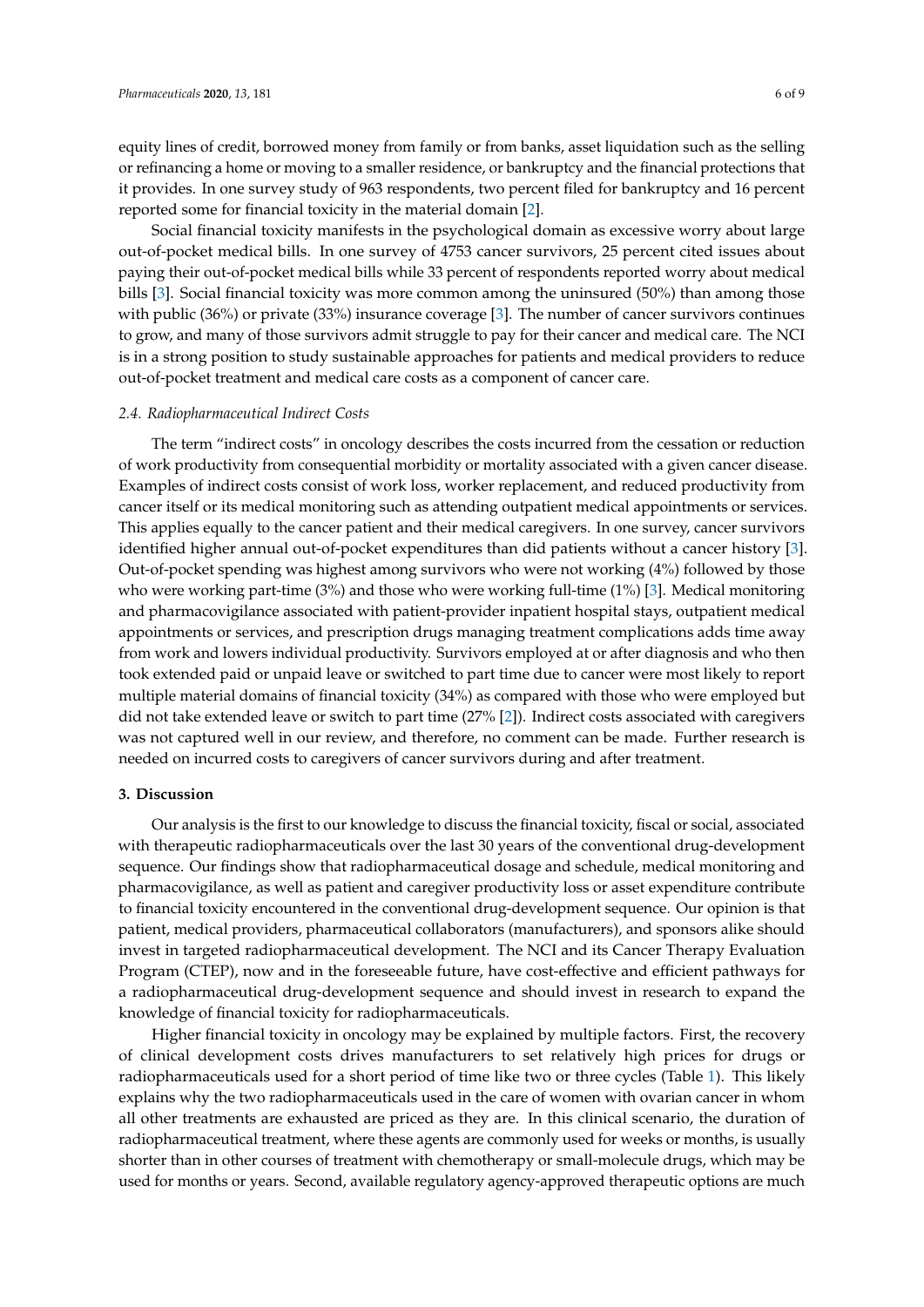fewer for cancer indications than in other medical disease indications, which makes patients, medical providers, pharmaceutical collaborators (manufacturers), and sponsors less responsive to the direct prices of radiopharmaceuticals and their indirect costs. Third, it is our contention that payers of cancer treatment have restricted means to reduce market prices for cancer drugs or radiopharmaceuticals because of the high cost of preclinical and clinical development and the capitalistic nature of the United States economy.

This article intended to uncover fiscal or social factors contributing to financial toxicity encountered by cancer survivors in the radiopharmaceutical drug-development sequence and did not aim to fault any means pharmaceutical collaborators, manufacturers, distributors, or medical providers in determining the asking price for their agents or services. Also, our study could not assess radiopharmaceutical value studied in terms of cost-effectiveness or clinical outcomes because modern agents remain in the early phases of the drug-development sequences. When pricing drugs or radiopharmaceuticals in this article, our research relied on published data or discoverable average wholesale prices, which do not account for rebates or other mechanisms of manufacturer financial assistance. Overall, we find that unique treatment-related fiscal and social distresses arise, and these distresses can be best valued and discussed in the setting of radiopharmaceutical clinical use for women with ovarian cancer. Further research is forthcoming.

### **4. Materials and Methods**

For this article, a systematic search was done of the academic scholarship in PubMed [\(www.](www.pubmed.gov) [pubmed.gov\)](www.pubmed.gov) available between January 1966 and June 2020 or in Google Scholar [\(scholar.google.com\)](scholar.google.com) available between January 1995 and June 2020. Search terms included "financial toxicity," "financial distress," "financial hardship," or "financial burden" and "ovarian cancer" or "ovarian carcinoma." Articles available in the English language were reviewed for overarching research hypotheses, result domains, and data interpretations.

Cost information found in Table [1](#page-3-0) was abstracted either from published studies [\[19](#page-8-3)[–21\]](#page-8-4), NCI databases or experimental therapeutic clinical trial network infusion centers, or the Centers for Medicare and Medicaid (CMS) average sales price file (www.cms.gov/medicare/[medicare-part](www.cms.gov/medicare/medicare-part-b-drug-average-sales-price/2020-asp-drug-pricing-files)b-drug-average-sales-price/[2020-asp-drug-pricing-files;](www.cms.gov/medicare/medicare-part-b-drug-average-sales-price/2020-asp-drug-pricing-files) accessed 4 June 2020). The CMS file only lists drugs or radiopharmaceuticals with an approved indication from the United States Food and Drug Administration (FDA). Data from the CMS file was cross-referenced with published data [\[19–](#page-8-3)[21\]](#page-8-4) and adjusted by costs billed by NCI experimental therapeutic clinical trial network cost centers, when applicable. Costs for investigational experimental therapeutic agents were estimated (+6% allowable adjustment) from Current Procedural Terminology (CPT) code J3490 (\$24.06 mg−<sup>1</sup> ) for anetumab ravtansine, from CPT code A9564 (\$331 mCi<sup>-1</sup>) for <sup>32</sup>P phosphate, and from CPT code A9606 (\$128 µCi−<sup>1</sup> ) for the mesothelin targeting thorium-227 conjugate. Individualized dosimetry costs are abstracted from NCI resources and reflect estimates of radiotherapy reimbursement and not billable charges [\[22\]](#page-8-5).

#### **5. Conclusions**

In conclusion, this article provides one perspective on financial toxicity possibly encountered in a radiopharmaceutical drug-development sequence. The article used current experience from clinical use of a mesothelin targeting antibody-radiopharmaceutical conjugate for the treatment of women with ovarian cancer who have exhausted all other forms of treatment. The article intended to sharpen the focus and thoughts about financial toxicity for new radiopharmaceuticals. Important overarching topics related to regulatory safety and pharmacovigilance are not discussed here. Guidance for some of these topics are found elsewhere [\[25\]](#page-8-8). Consideration of measures of financial toxicity encountered in the radiopharmaceutical drug-development sequence for women with ovarian cancer should be done in next-step clinical trials.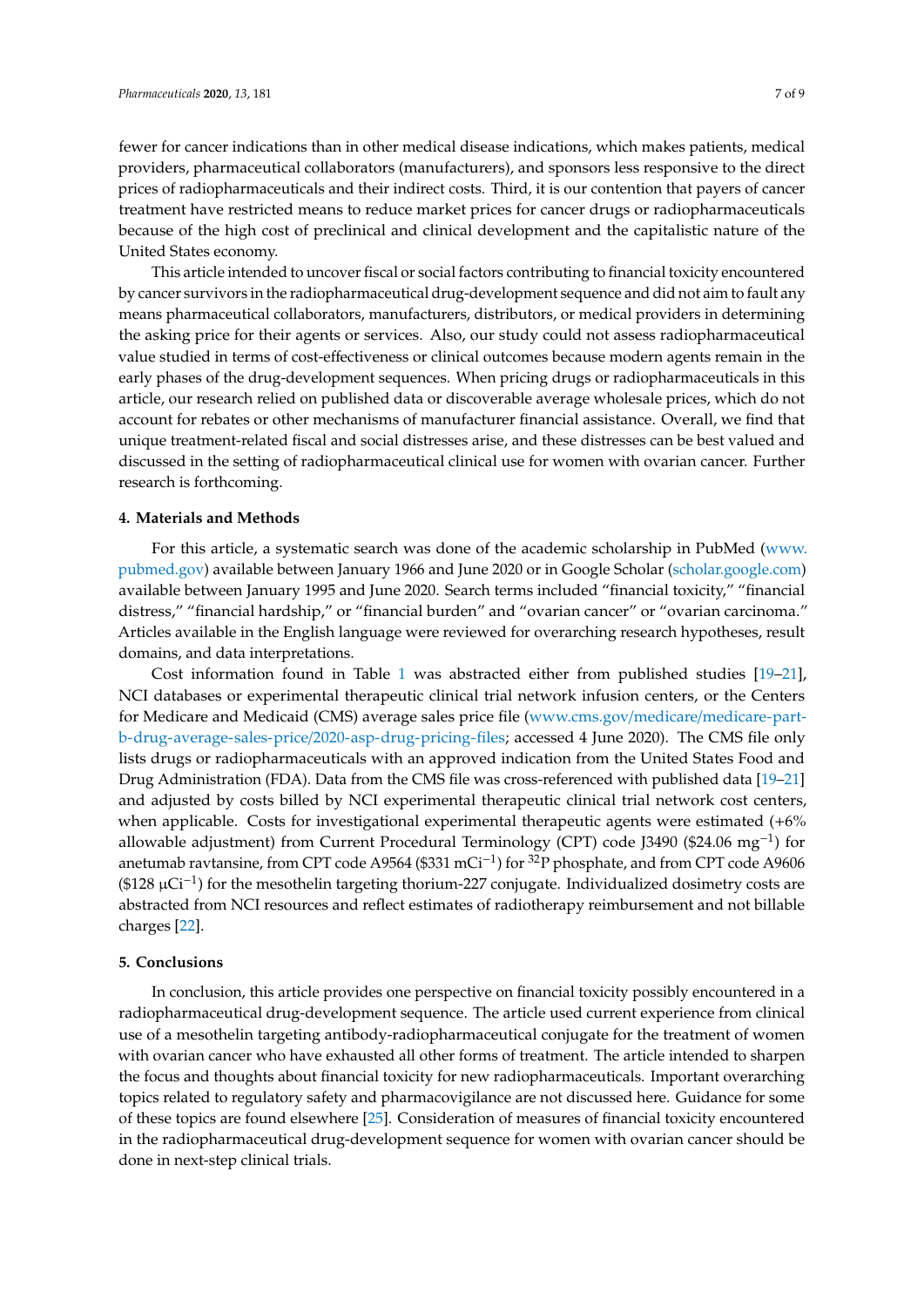**Author Contributions:** Conceptualization, C.A.K. and R.A.; methodology, C.A.K. and R.A.; validation, C.A.K. and R.A.; formal analysis, C.A.K. and R.A.; investigation, C.A.K. and R.A.; data curation, C.A.K. and R.A.; writing—original draft preparation, C.A.K. and R.A.; writing—review and editing, C.A.K. and R.A. All authors have read and agreed to the published version of the manuscript.

**Funding:** This research received no external funding.

**Conflicts of Interest:** The authors declare no conflict of interest.

**Ethics Statement:** The research presented in this article involved the collection or study of existing data, documents, and records that were publicly available, or the information was recorded by NCI in such a manner that trial subjects cannot be identified directly or through identifiers linked to the subjects.

#### **References**

- <span id="page-7-0"></span>1. NCI Dictionary of Cancer Terms. Available online: https://[www.cancer.gov](https://www.cancer.gov/publications/dictionaries/cancer-terms/def/financial-toxicity)/publications/dictionaries/cancerterms/def/[financial-toxicity](https://www.cancer.gov/publications/dictionaries/cancer-terms/def/financial-toxicity) (accessed on 3 June 2020).
- <span id="page-7-1"></span>2. Han, X.; Zhao, J.; Zheng, S.; de Moor, J.S.; Virgo, K.S.; Yabroff, K.R. Medical financial hardship intensity and financial sacrifice associated with cancer in the United States. *Cancer Epidemiol. Biomark. Prev.* **2020**, *29*, 308–317. [\[CrossRef\]](http://dx.doi.org/10.1158/1055-9965.EPI-19-0460) [\[PubMed\]](http://www.ncbi.nlm.nih.gov/pubmed/31941708)
- <span id="page-7-2"></span>3. Ekwueme, D.U.; Zhao, J.; Rim, S.-H.; de Moor, J.S.; Zheng, Z.; Khushalani, J.S.; Han, X.; Kent, E.E.; Yabroff, K.R. Annual out-of-pocket expenditures and financial hardship among cancer survivors aged 18–64 years—United States, 2011–2016. *Morb. Mortal. Wkly. Rep.* **2019**, *68*, 494–499. [\[CrossRef\]](http://dx.doi.org/10.15585/mmwr.mm6822a2) [\[PubMed\]](http://www.ncbi.nlm.nih.gov/pubmed/31170127)
- <span id="page-7-3"></span>4. Ivy, S.P.; Siu, L.L.; Garrett-Mayer, E.; Rubinstein, L. Approaches to Phase 1 Clinical Trial Design Focused on Safety, Efficiency, and Selected Patient Populations: A Report from the Clinical Trial Design Task Force of the National Cancer Institute Investigational Drug Steering Committee. *Clin. Cancer Res.* **2010**, *16*, 1726–1736. [\[CrossRef\]](http://dx.doi.org/10.1158/1078-0432.CCR-09-1961) [\[PubMed\]](http://www.ncbi.nlm.nih.gov/pubmed/20215542)
- <span id="page-7-4"></span>5. Kummar, S.; Kinders, R.; Rubinstein, L.; Parchment, R.E.; Murgo, A.J.; Collins, J.; Pickeral, O.; Low, J.; Steinberg, S.M.; Gutierrez, M.; et al. Compressing drug development timelines in oncology using phase '0' trials. *Nat. Rev. Cancer* **2007**, *7*, 131–139. [\[CrossRef\]](http://dx.doi.org/10.1038/nrc2066) [\[PubMed\]](http://www.ncbi.nlm.nih.gov/pubmed/17251919)
- <span id="page-7-5"></span>6. Cutler, C.S. Economics of new molecular targeted personalized radiopharmaceuticals. *Semin. Nucl. Med.* **2019**, *49*, 450–457. [\[CrossRef\]](http://dx.doi.org/10.1053/j.semnuclmed.2019.07.002)
- <span id="page-7-6"></span>7. Hagemann, U.B.; Ellingsen, C.; Schuhmacher, J.; Kristian, A.; Mobergslien, A.; Cruciani, V.; Wickstroem, K.; Schatz, C.A.; Kneip, C.; Golfier, S.; et al. Mesothelin-targeted thorium-227 conjugate (MSLN-TTC): Preclinical evaluation of a new targeted alpha therapy for mesothelin-positive cancers. *Clin. Cancer Res.* **2019**, *25*, 4723–4734. [\[CrossRef\]](http://dx.doi.org/10.1158/1078-0432.CCR-18-3476)
- <span id="page-7-7"></span>8. Cancer Stat Facts: Ovarian Cancer. Available online: https://[seer.cancer.gov](https://seer.cancer.gov/statfacts/html/ovary.html)/statfacts/html/ovary.html (accessed on 3 June 2020).
- <span id="page-7-8"></span>9. Kunos, C.A.; Capala, J.; Finnigan, S.; Smith, G.L.; Ivy, S.P. Radiopharmaceuticals for relapsed or refractory ovarian cancers. *Front. Oncol.* **2019**, *9*, 180.1–180.7. [\[CrossRef\]](http://dx.doi.org/10.3389/fonc.2019.00180)
- <span id="page-7-9"></span>10. Ozols, R.F.; Bundy, B.N.; Greer, B.E.; Fowler, J.M.; Clarke-Pearson, D.; Burger, R.A.; Mannel, R.S.; DeGeest, K.; Hartenbach, E.M.; Boergen, R. Phase III trial of carboplatin and paclitaxel compared with cisplatin and paclitaxel in patients with optimally resected stage III ovarian cancer: A Gynecologic Oncology Group study. *J. Clin. Oncol.* **2003**, *21*, 3194–3200. [\[CrossRef\]](http://dx.doi.org/10.1200/JCO.2003.02.153)
- <span id="page-7-10"></span>11. Kaufman, B.; Shapira-Frommer, R.; Schmutzler, R.K.; Audeh, M.W.; Friedlander, M.; Balmana, J.; Mitchell, G.; Fried, G.; Stemmer, S.M.; Hubert, A.; et al. Olaparib monotherapy in patients with advanced cancer and a germline *BRCA1*/*2* mutation. *J. Clin. Oncol.* **2014**, *33*, 244–250. [\[CrossRef\]](http://dx.doi.org/10.1200/JCO.2014.56.2728)
- 12. Swisher, E.M.; Lin, K.K.; Oza, A.M.; Scott, C.L.; Giordano, H.; Sun, J.; Konecny, G.E.; Coleman, R.L.; Tinker, A.V.; O'Malley, D.M.; et al. Rucaparib in relapsed, platinum-sensitive high-grade ovarian carcinoma (ARIEL2 part 1): An international, multicentre, open-label, phase 2 trial. *Lancet Oncol.* **2017**, *18*, 75–87. [\[CrossRef\]](http://dx.doi.org/10.1016/S1470-2045(16)30559-9)
- <span id="page-7-11"></span>13. Moore, K.N.; Secord, A.A.; Geller, M.A.; Miller, D.S.; Cloven, N.; Fleming, G.F.; Wahner Hendrickson, A.E.; Azodi, M.; DiSilvestro, P.; Oza, A.M.; et al. Niraparib monotherapy for late-line treatment of ovarian cancer (QUADRA): A multicentre, open-label, single-arm, phase 2 trial. *Lancet Oncol.* **2019**, *20*, 636–648. [\[CrossRef\]](http://dx.doi.org/10.1016/S1470-2045(19)30029-4)